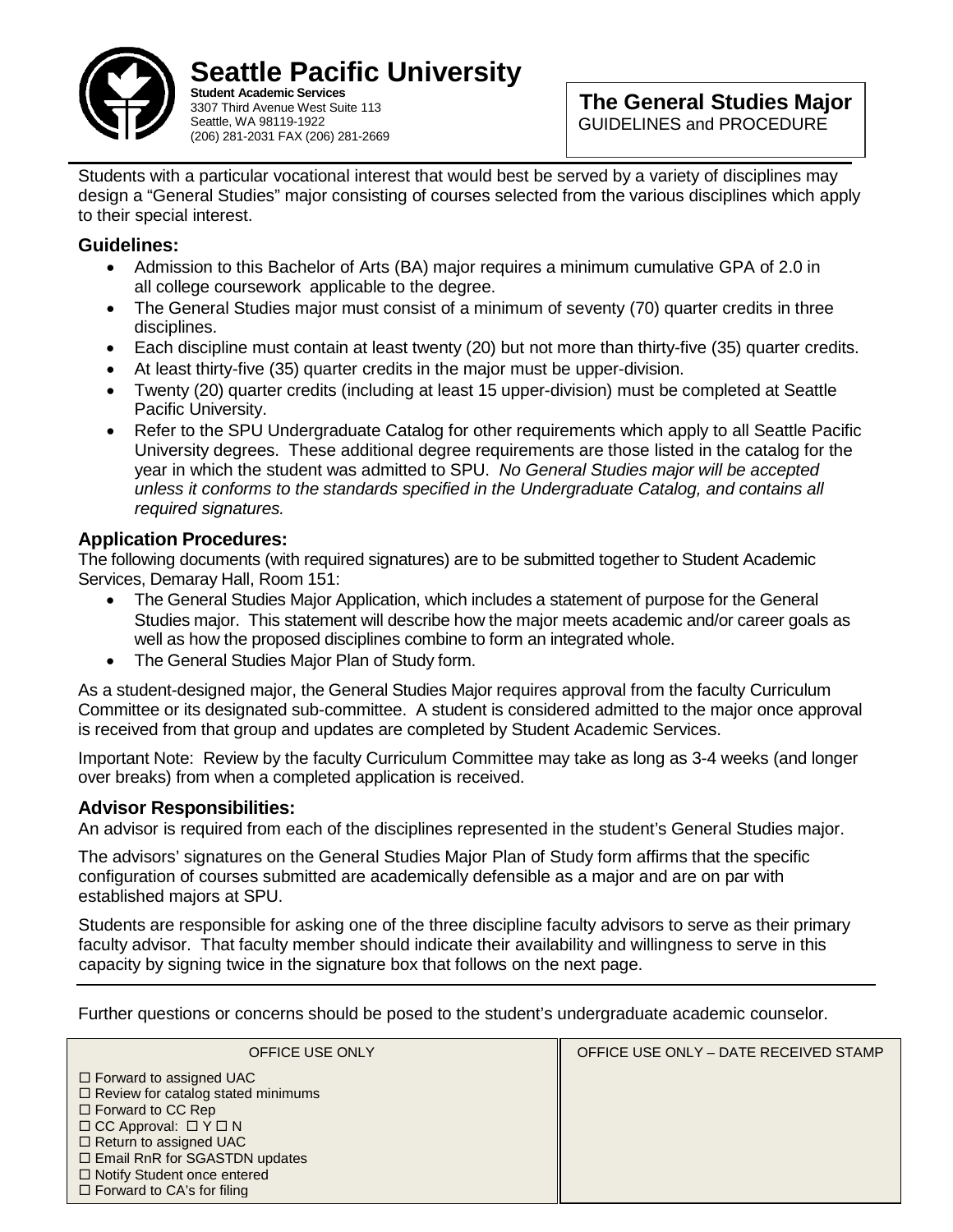

#### **STUDENT INFORMATION**

Name: Name: Name: Name: Name: Name: Name: Name: Name: Name: Name: Name: Name: Name: Name: Name: Name: Name: Name: Name: Name: Name: Name: Name: Name: Name: Name: Name: Name: Name: Name: Name: Name: Name: Name: Name: Name:

E-mail: **Anticipated Quarter of Graduation:** 

#### **MAJOR INFORMATION**

Rationale: Write a short paragraph to address the question below. For additional room, continue on back or attach a statement.

Describe how the General Studies major meets your academic and/or career goals. How do the proposed disciplines combine to form an integrated whole? What will be gained through this proposal that would not be possible through existing majors?

#### **REQUIRED SIGNATURES**

| <b>Faculty Discipline #1:</b>                                            |                     |      |  |  |  |  |
|--------------------------------------------------------------------------|---------------------|------|--|--|--|--|
|                                                                          |                     |      |  |  |  |  |
| Signature                                                                | <b>Printed Name</b> | Date |  |  |  |  |
| <b>Faculty Discipline #2:</b>                                            |                     |      |  |  |  |  |
|                                                                          |                     |      |  |  |  |  |
| Signature                                                                | <b>Printed Name</b> | Date |  |  |  |  |
| <b>Faculty Discipline #3:</b>                                            |                     |      |  |  |  |  |
|                                                                          |                     |      |  |  |  |  |
| Signature                                                                | <b>Printed Name</b> | Date |  |  |  |  |
| Primary Faculty Advisor (Chosen from one of three faculty members above) |                     |      |  |  |  |  |
|                                                                          |                     |      |  |  |  |  |
| Signature                                                                | <b>Printed Name</b> | Date |  |  |  |  |
| <b>Curriculum Committee Chair</b>                                        |                     |      |  |  |  |  |
|                                                                          |                     |      |  |  |  |  |
| Signature                                                                | <b>Printed Name</b> | Date |  |  |  |  |